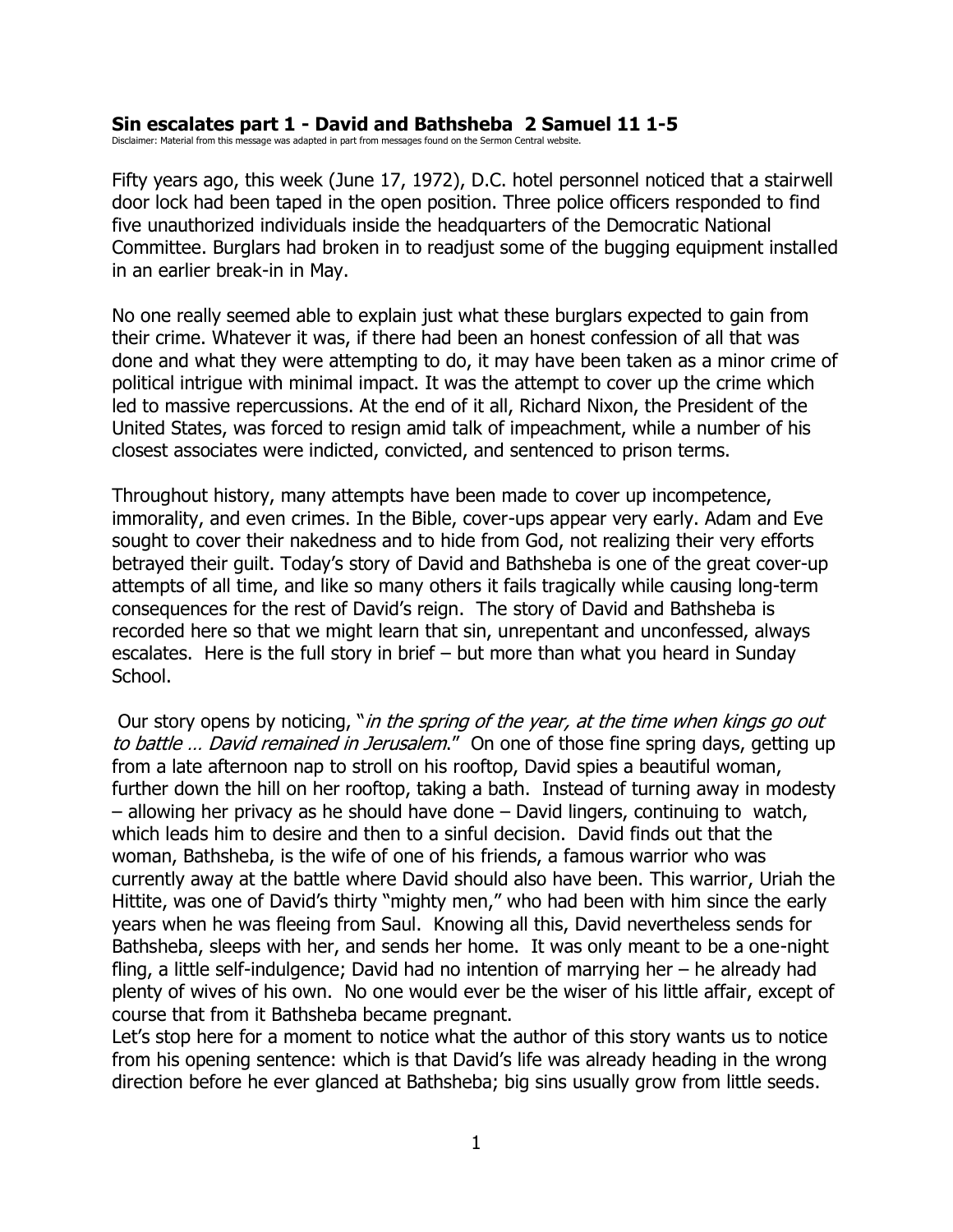First there is the comment about "spring being the time when kings go out to battle," meaning that David should not even have been home at this time; he was Israel's warrior king, God blessed and sent to defeat his country's enemies, but this spring he chose instead to send a general out in his place. So, David's first misstep was in failing to do what he was supposed to be doing; staying at home rather than out on the battlefield where he belonged.

Then there is the second comment about David arising from a "*late afternoon nap to* walk on his rooftop." Taking a nap during the heat of the day has always been a wise and regular practice in hot countries, but sleeping late into the afternoon, when a person should be out of the house and back to work, implies laziness, it suggests that David had too much idle time on his hands.

You have heard the expression, *idle hands are the devil's workshop?* Our Biblical author wants you to know that David's much bigger troubles grew out of these earlier smaller missteps. Had he been elsewhere doing what he was supposed to be doing, fighting Israel's wars, David wouldn't have been lounging around on his roof top late in the day, to idly observe and begin coveting someone else's wife.

**Sin always escalates**. David's troubles began because he was where he should not have been and doing what he should not have been doing. From that point forward an immodestly long look led to sinful desire, that desire led to adultery, the consequences of which then grew to deception, and finally murder not just of one man, but of several of David's best warriors …. all in an attempt to cover up a sin that never would have happened had David been where he was supposed to be.

The story continues. Learning of Bathsheba's pregnancy, David first schemes to conceal his sin by deceiving Uriah into thinking the child was his. Calling him back from the war under the pretense of getting a progress report, David tries to get Uriah to go home and sleep with his wife. But Uriah was not called a "mighty warrior" for nothing. Noting that his friends are fighting and sleeping out in the fields where he should still be, Uriah refuses to return to the comforts of his own home, choosing instead to sleep on the king's doorstep. The next night David even tries to get him drunk, but Uriah still does not go home. So David sends him back to the battle, with a private note for his General Joab to intentionally desert Uriah when he is in the midst of the fiercest fighting.

Joab willingly obeyed David's murderous plans, but felt that they were too obvious. So instead of just deserting Uriah, he places him among his friends, some more of David's "*valiant warriors*," then sends them all into the fiercest part of the fight where in the course of the battle Uriah dies along with several other of "David's servants." Thus, Uriah's intentional murder was concealed under what we now call collateral damage.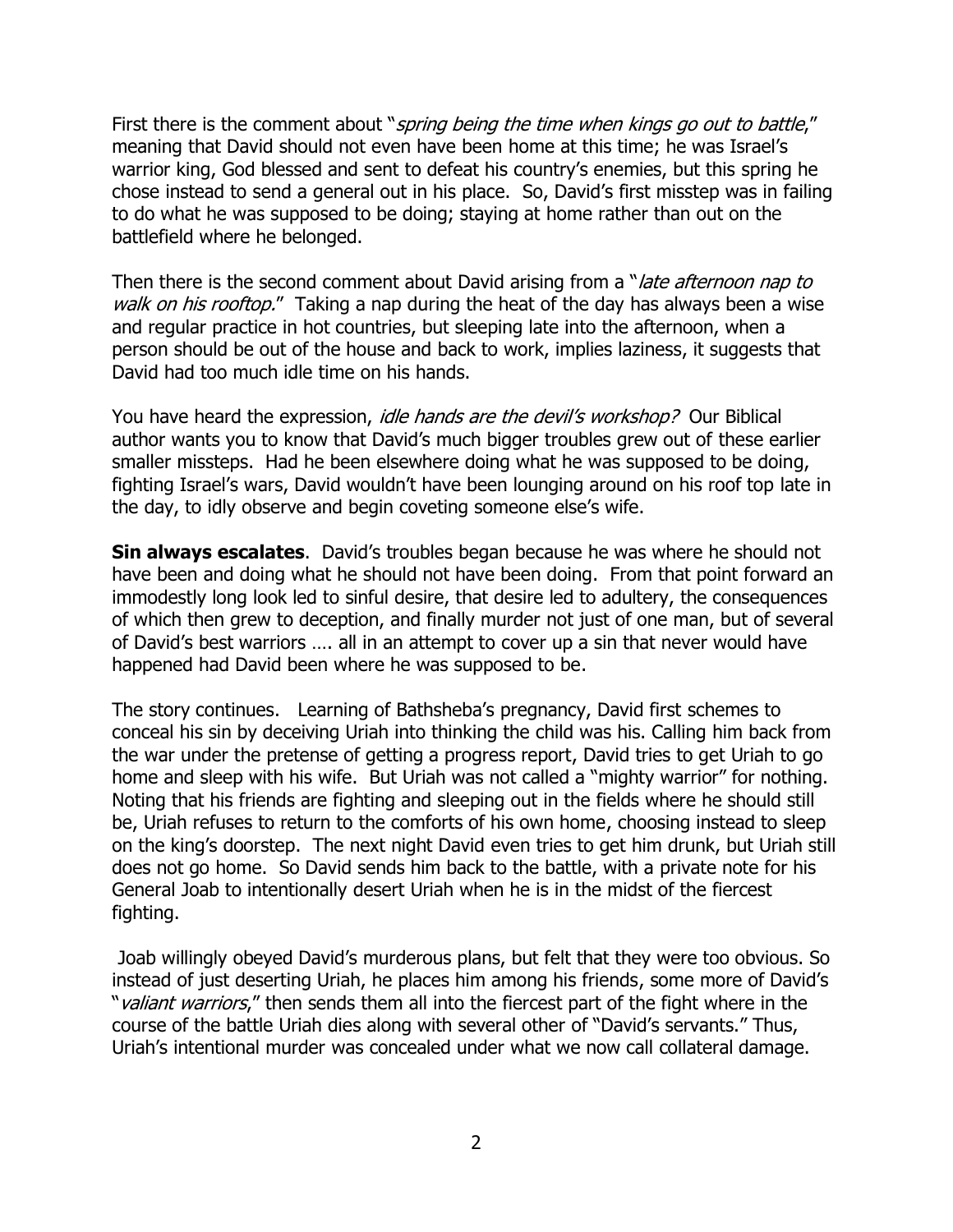After Bathsheba had finished the mourning period for her dead husband, David then brings her into his home and marries her, claiming the son she was soon to bear as his own, which the child really was. But all that the public saw was noble king David stepping up to care for a warrior's widow and her orphan child.

Thinking he has safely covered up his private little indiscretion, David expects life to return to normal. But as the last verse of this chapter notes, the thing that David had done displeased the Lord, Who then sends Nathan the prophet to confront David with his sin. (11:26),

Giving him a sad tale of a rich man stealing a poor man's only lamb, Nathan tricks David into pronouncing judgment upon himself. With the declaration, You are that man!, Nathan proceeds to relate how David's sins were more than coveting, adultery, and murder, but were in "*despising of the word of the Lord*"; David's sin was foremost personally against the righteous God who had made him king.

David's pronounced penalty would be severe.

- Because he has used war to hide a murder, his own rule would never know the end of conflict.
- Because he had destroyed another man's family, David would have continuing trouble within his own family; including having others committing adultery with his wives. (2 Samuel 16:20-22)
- And while David thought he had done these deeds in secret, God's punishment of him would be very public.

Yet here in the midst of these pronounced dooms for his committing of such heinous crimes, David proved he was still "a man after God's own heart."



Faced with his sin, David did not try to rationalize or excuse his way out. He simply said, **I have sinned against the Lord.** Nathan's reply was, now the Lord has put away your sin (you are forgiven), you shall not die… But the child that has been born out of this affair will die (12:13-15).

Which is what happens. The child sickens and dies, David goes on to write Psalm 51 as a public self-confession and life returns to apparent normal until many years later when David's firstborn son Amnon rapes his half-sister Tamar, which going unpunished sets up a cycle of revenge and rebellion that will plague David's household until the end of his reign. But that is the story for next week.

For this week then, what lessons can we learn from David's supposedly "hidden" sins?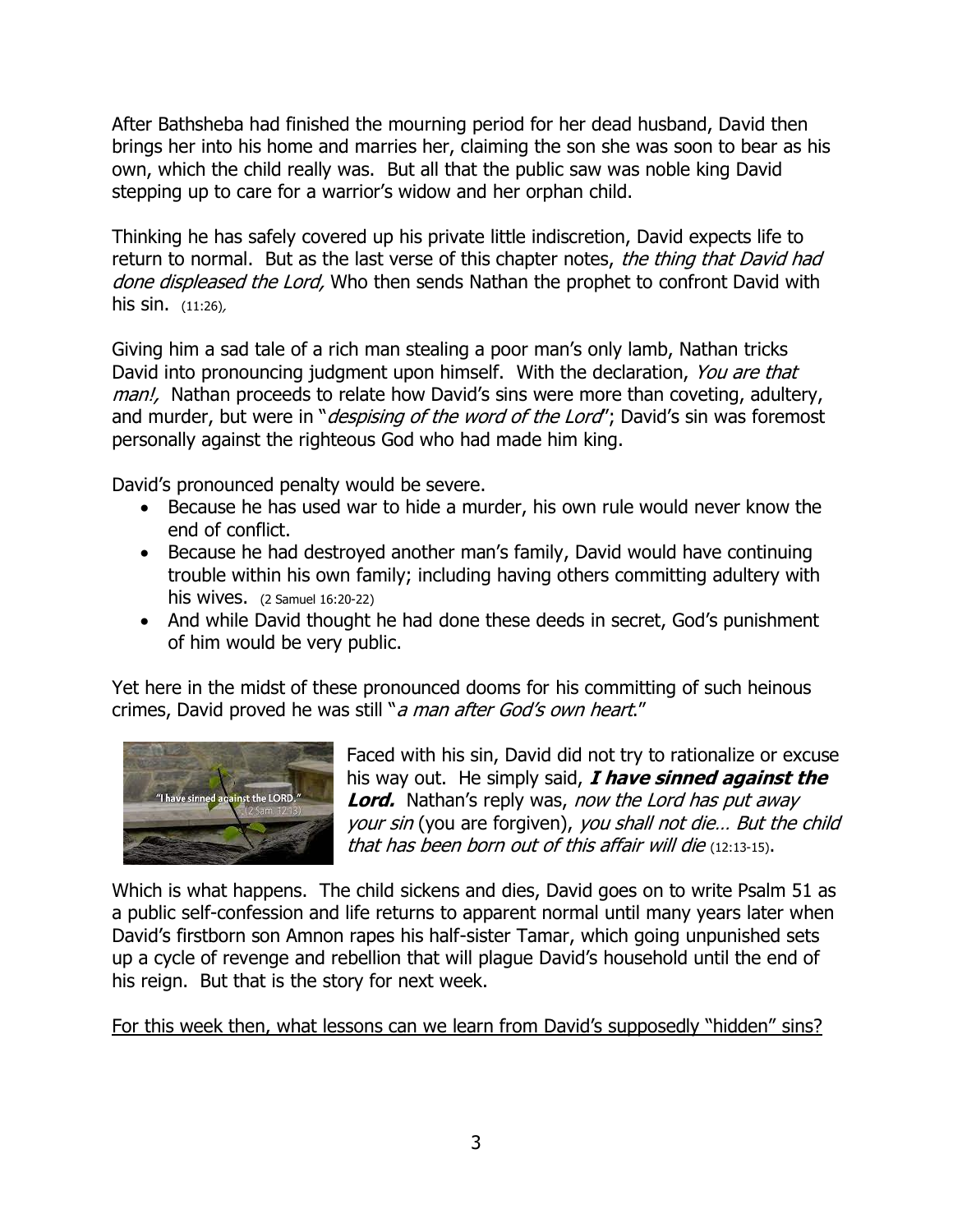**First**, recognize that the story of David and Bathsheba is just one of countless cautionary tales about **a powerful person thinking that he or she is above the law.** This tale is sadly too well known and too often repeated in real life.

Stop and think. How many political leaders, religious leaders, can you recount in your own lifetime who have had their profession or their ministry ruined by walking down that same path, usually into financial or sexual sin but sometimes simply by doing something as stupid as trying to spy on your political opponents during an election year, or like Boris Johnson, Prime Minister of England, getting caught partying with friends in defiance of his own Covid quarantine regulations. No one is above the law, especially God's laws concerning sin.

Second that **the consequence of sin is usually an unplanned result**. All sin has consequences. Sometimes those consequences show up rather quickly. Sometimes they may not show up in our lifetime. David's evening of personal pleasure resulted in an unplanned pregnancy. He certainly did not want Bathsheba to become pregnant, but she did. Boris Johnson could never have imagined that a private evening of cocktails with cronies would result in both fines and the most likely end of his political career.

- You may watch pornography. Your evening of personal pleasure may result in an addiction which may ruin your marriage, family, and career.
- You may tell a lie, and years later it catches up to you and destroys a friendship.
- You don't honor your father or mother, and over the course of time you wonder why your children don't honor you.

Third, that unrepentant, **unconfessed sin always escalates**. Steve Farrar, author of Finishing Strong: Going the Distance for Your Family, sums up well the terrible price of sin

> Sin will take you farther than you want to go, keep you longer than you want to stay, and cost you more than you're willing to pay." Steve Farrar.



James, the brother of Jesus advises us, (James 1:13-15)

No one, when tempted, should say, 'I am being tempted by God'; for God cannot be tempted by evil and he himself tempts no one. But one is tempted by one's own desire, being lured and enticed by it; then, **when that desire has conceived, it gives birth to sin, and that sin, when it is fully grown, gives birth to death.**

Just as big oaks from little acorns grow, unconfessed sin can grow until it consumes your life.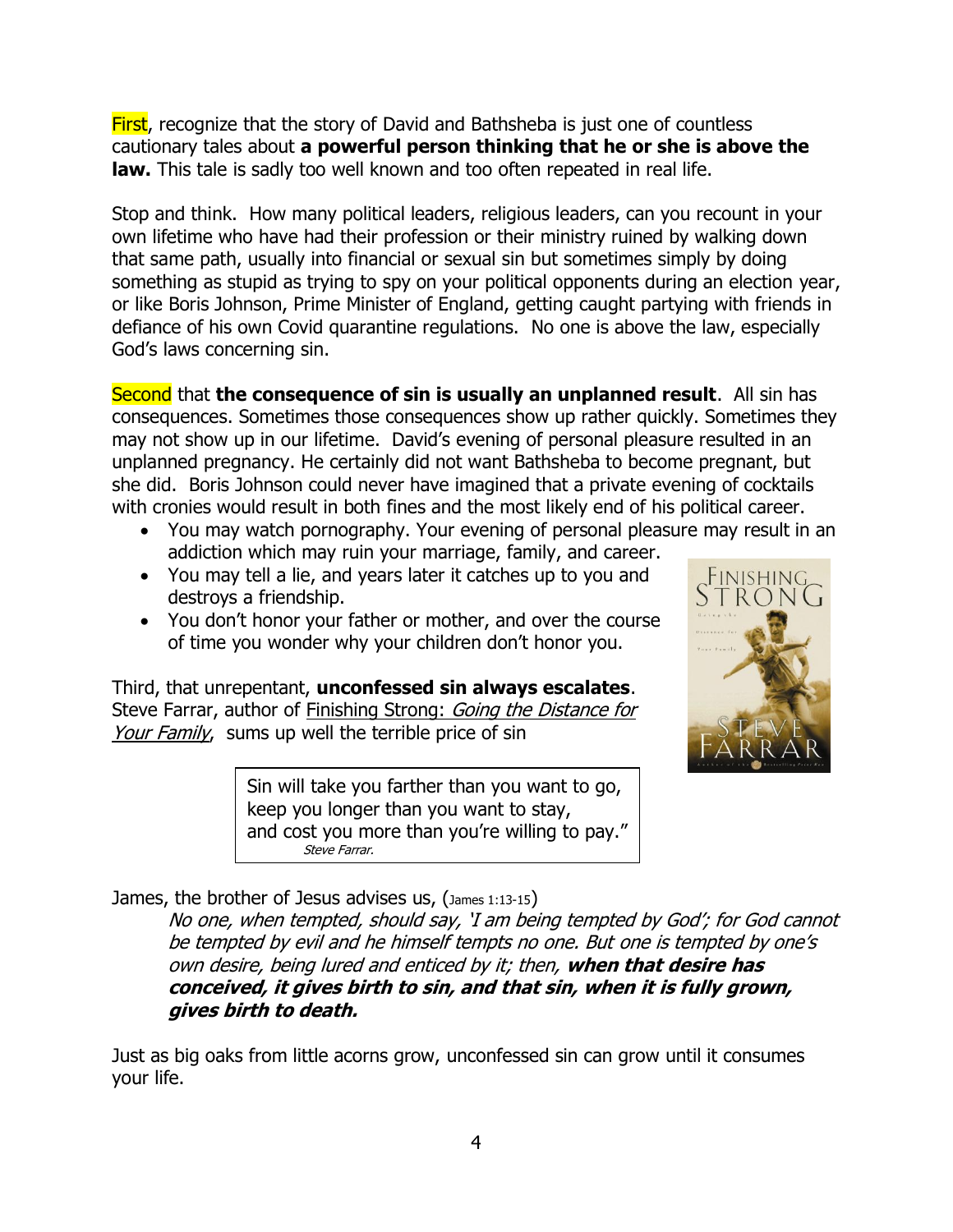The fourth consequence of sin is that **other people will usually find out about it**. While this was not explicitly stated in David's story, clearly other people knew what was going on. The **person** David sent to inquire about that beautiful woman knew something was not right, he specifically informed David that this woman was someone's daughter, someone's wife ... the implied question being "*what are you doing David*?" The **messengers** David then sent to bring her to him for the night, would easily have guessed what went on that evening. And certainly the **person** Bathsheba sent to tell David, that she was pregnant, knew about it. Then there was General **Joab**, who conspired with David's cover up by killing several valiant warriors. And of course **Nathan** the prophet whom God personally sent to confront David with his sin.

Not everyone knows about all our sin. I dare say that we each have sins about which no one else knows. But a consequence of sin is that -- more often than we like -- other people will know about it. The Bible warns, (Numbers 32:23)



Even if you think you've hidden your little indiscretion from everyone else, remember that God still sees and knows. Nathan's message to David was

Why have you despised the word of the Lord, to do what is evil **in his sight?** 2 Samuel 12:9

All our sins, hidden or public, first dishonor God. All our sin is a violation of God's law. Even unbelievers have God's law written on their hearts (cf. Romans 2:15). However, it is particularly horrible when believers sin against the God who has saved them.

David was a believer. He knew the law. And in his reply, he knew who he had sinned against the most: *I have sinned against God.* While God then forgave David's confessed sin, nevertheless that single evening's dalliance impacted the rest of his life in multiple unhappy ways.

In conclusion, if David, a man after God's own heart, can fall into such sin, is there any hope for any of us? Is there any cure for sin?

The good news is that the cure for sin is found in the gospel. Long before the Bathsheba episode, God had promised that David's kingdom would be established